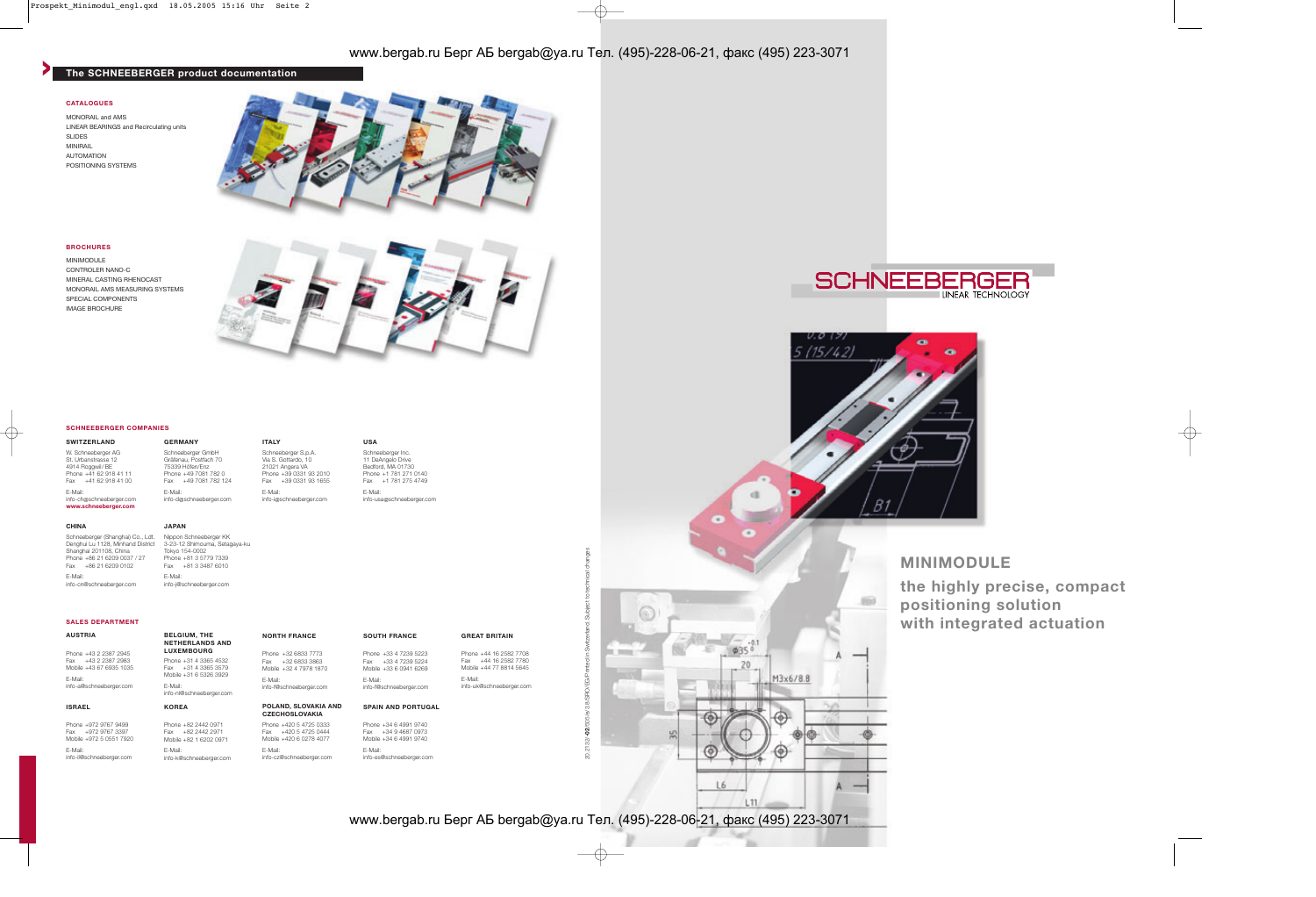## **> All the features of MINIRAIL… but with integrated actuation**

 $\bullet$ 

Q

Based on SCHNEEBERGER MINIRAIL

Small profile with the **lowest overall height available on the market** 

## **> MINIMODULE: Plug & play precision**

With an integrated tooth belt drive, MINIMODULE is a highly precise and compact solution for positioning and motion challenges.

Based on our MINIRAIL Guideways, sizes 9, 15 and 42, the MINIMODULE excels with its unique, compact design of minimal integrated parts.

With MINIMODULE, you receive the same advantages of the SCHNEEBERGER MINIRAIL in the form of a module: high stiffness, corrosion resistant materials as standard and the lowest overall height on the market. MINIMODULE also offers a superior cost-performance ratio.

## **Simple integration.**

MINIMODULE is based on our Miniature Guideway - MINIRAIL - and is therefore constructed around the design of the Guideways, additional fixing holes or time consuming adjustments are not necessary for the integration of the actuation.

## **> Advantages at a glance:**

- **»** The proven technology and precision of SCHNEEBERGER MINIRAIL Guideways
- **»** Reliable tooth belt drive
- **»** Highly compact design with open construction
- **»** Small profile with the lowest overall height in the market  $(10 - 16$ mm)
- **»** High stiffness from the MINIRAIL Guideways
- **»** Corrosion resistant components
- **»** Minimal assembly cost as an intermediate adapter is not required between the machine structure and the MINIRAIL Guideways; leading to greater accuracy of the overall machine
- **»** Clean room compatible up to class 10'000
- **»** Constructed for direct motor assembly





www.bergab.ru Берг АБ bergab@ya.ru Тел. (495)-228-06-21, факс (495) 223-3071

### **Ideal for Medical Industry applications.**

MINIMODULE is a reasonably priced and highly reliable positioning solution, which can be utilized in diagnostic equipment. Due to the fact that the modules are made of corrosion resistant materials, the MINIMODULE meets the regulations for equipment used for the production of medical instruments. Thanks to the modular construction, it is possible to produce low cost, efficient X-Y-positioning and accurate motion solutions.





MINIMODULE is ideal for applications where installation space is limited and a high precision, modular and economic construction is required.

The advantages of MINIMODULE come into their own in Handling and Automation applications.



## **Automation solution.**

More and more automation solutions require compact precise linear modules that can be installed quickly. Our approach to this is to supply the actuator with a motor mounting flange, enabling you to integrate your own motor / drive system. An additional coupling is normally not necessary due to the damping feature of the tooth belt drive.

The repeatability of the MINIMODULE depends on the drive solution, +/- 0.03mm can be achieved trouble-free. The unit is capable of speeds of up to 5m/s with accelerations of up to 5g.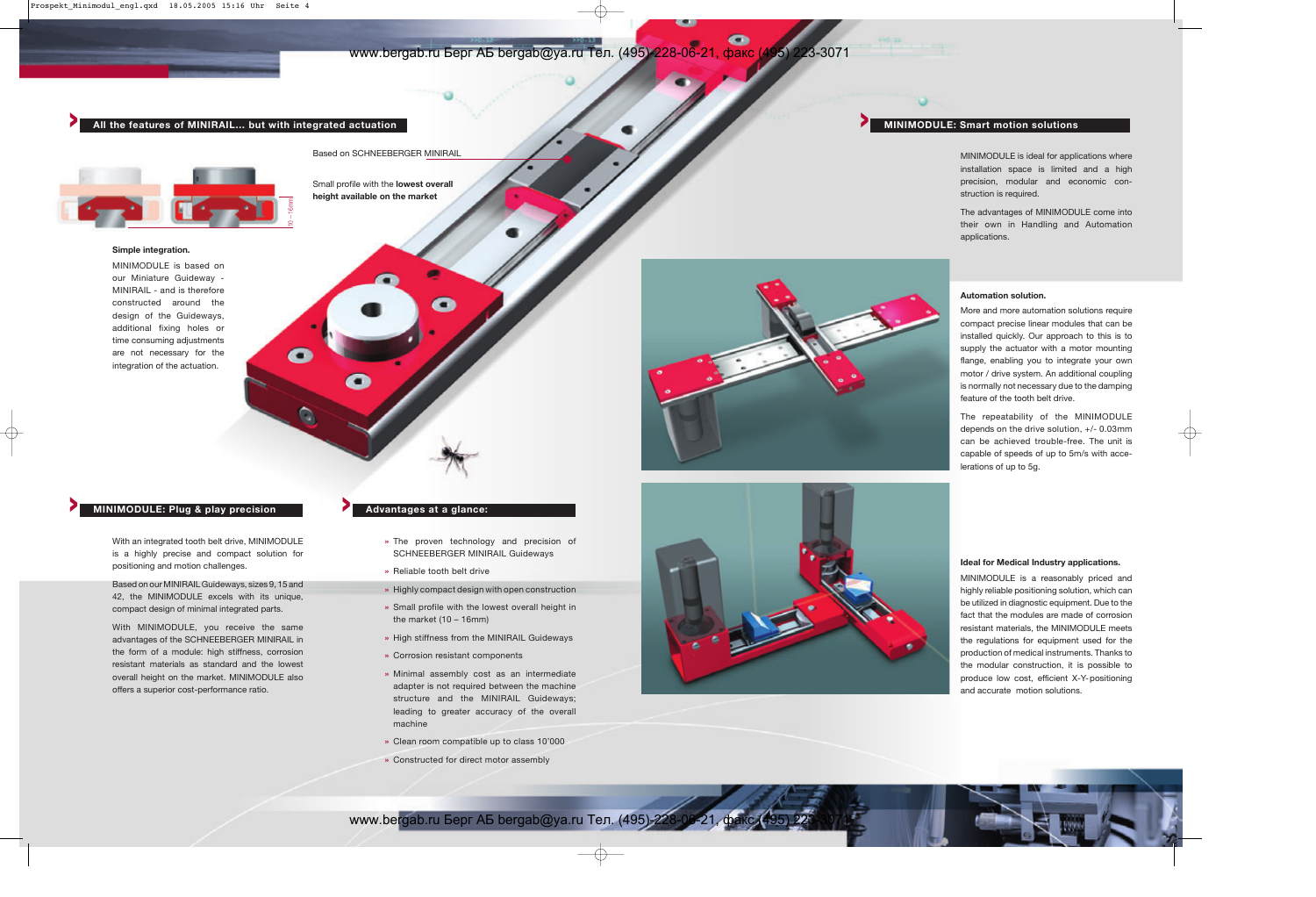## **> MINIMODULE-Options - Added value**

Thanks to various options, MINIMODULE can be adapted to meet your requirements. We would be pleased to discuss specific solutions with you.

## **Built in end switches simplify the integration.**

- **»** Inductive end switches are integrated into the end plates to prevent excessive travel.
- **»** The switch sensor is fixed to the tooth belt making easy adjustment of the limit position possible.





## **> MINIMODULE – the basic version – all in**



The MINIMODULE's striking features are:

- **»**open design
- **»** constructed for direct motor assembly

## **An optimized cover strip for protection of the guide system.**

**»** A polyester cover strip provides excellent protection of the MINIRAIL guide against contamination.

 $453$ 

The use of the cover strip reduces the stroke by 9 – 18mm and the mounting surface of the carriage is raised by 10 – 12mm.

**flange for any motor type.**

## **We can provide the appropriate MINIMODULE with extra carriages – the most well-rounded motion solution.**



cific flanges are available.

**»** Application and customer spe-**»** MINIMODULE can also be provided with additional carriages. (Basic version has one carriage connected directly to the tooth belt). Motion of carriages in opposite directions (e.g. for a clamping mechanism), can be achieved by fixing the two carriages to opposite sides of the tooth belt. The connection to a parallel MINIRAIL guide provides yet another variation possibility.



## **Flexibility in mounting of the drive motor.**

**»** The drive motor can also be assembled on the under side if requested. Depending on the function, this can make the integration of the system much simpler.

## **> ... even more Added Value**



## **We strive to fulfil your requirements.**

**»** The compact design of the MINIMODULE coupled with SCHNEEBERGER's comprehensive engineering know how, puts us in a strong position to realize specific solutions to the most demanding applications.

www.bergab.ru Берг АБ bergab@ya.ru Тел. (495)-228-06-21, факс (495) 223-3071



# **> Applications and specific solutions**